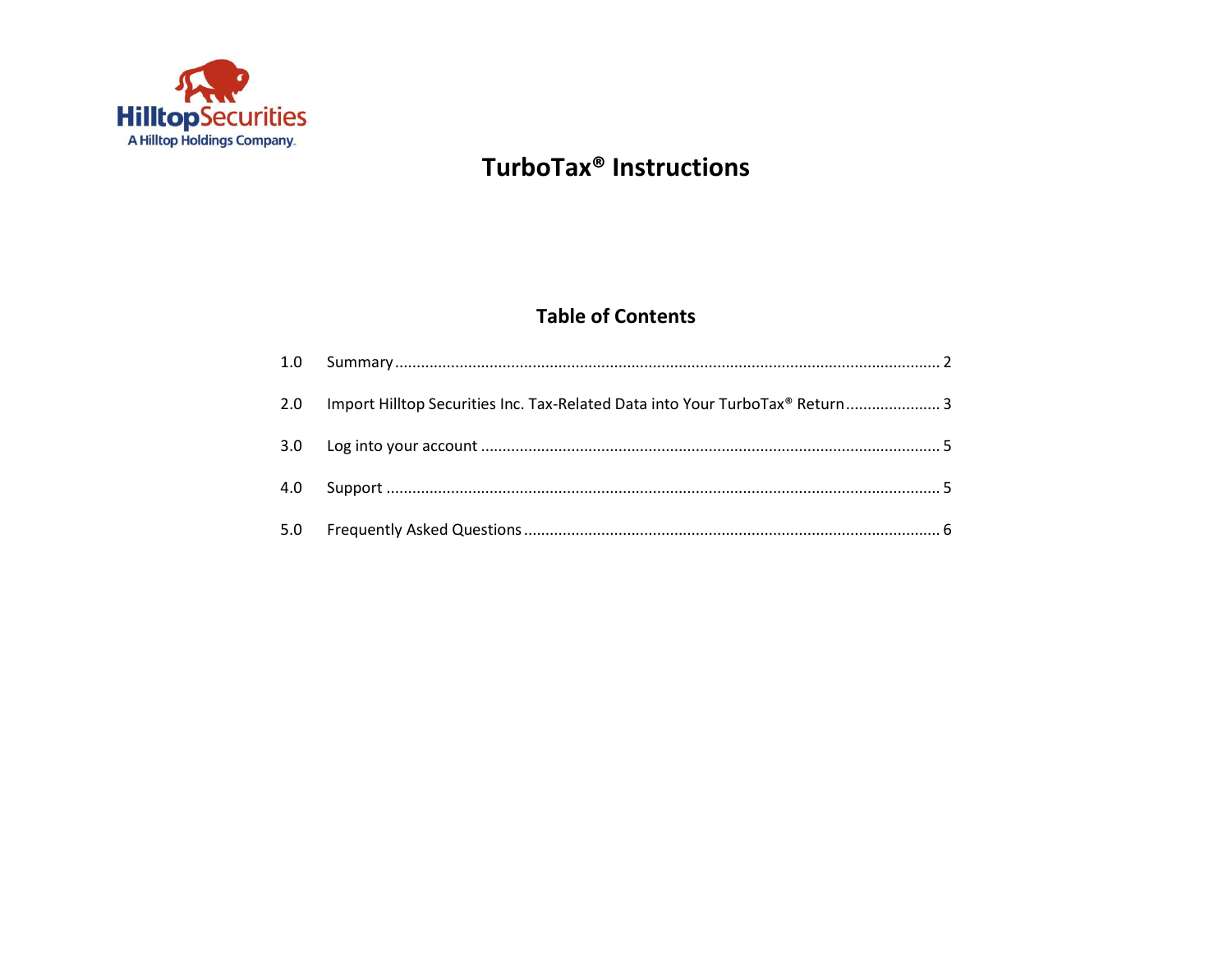

### <span id="page-1-0"></span>**1.0 Summary**

Hilltop Securities suppports the ability for you to import your tax-related data from the following tax statements and forms into TurboTax**®**:

1099-DIV 1099-INT 1099-OID 1099-MISC 1099-B REMIC/WHMT 1099-R

The instructions below will provide the basic steps to assist you with importing your data. HilltopSecurities does not support the TurboTax**®** software. You may direct your questions t[o Intuit](http://turbotax.intuit.com/)**®**, the company that supports TurboTax**®**.

*Please note: It is your responsibility to verify your tax data imported by TurboTax***®** *against your own records to ensure accurate and complete reporting of all required tax information. Specifically, TurboTax***®** *downloads information from your 1099 composite statement(s) and from the supplemental gain/loss information provided in your 1099 package. You should confirm which information should be reflected and consult a qualified tax professional regarding your personal situation to ensure appropriate reporting. Please refer to your 1099 package for more detailed information.*

## **NOTICES**

If a mutual fund or a real estate investment trust declares a dividend in October, November or December payable to shareholders of record on a specified date in such a month, the dividends are treated as paid by the RIC or REIT and received by the recipients on December 31 of such year as long as the dividends are actually paid by the RIC or REIT during January of the following year. Consequently, your Form 1099 may include payments you did not receive until January . In addition, certain types of investments are subject to adjustments that could change the tax reporting on your account. We may receive updates from certain mutual funds to reallocate income payments to different categories after December 31. If it is necessary to adjust your Form 1099, we will mail you an adjusted form by mid-March.

*TurboTax is a registered trademark of Intuit Inc.*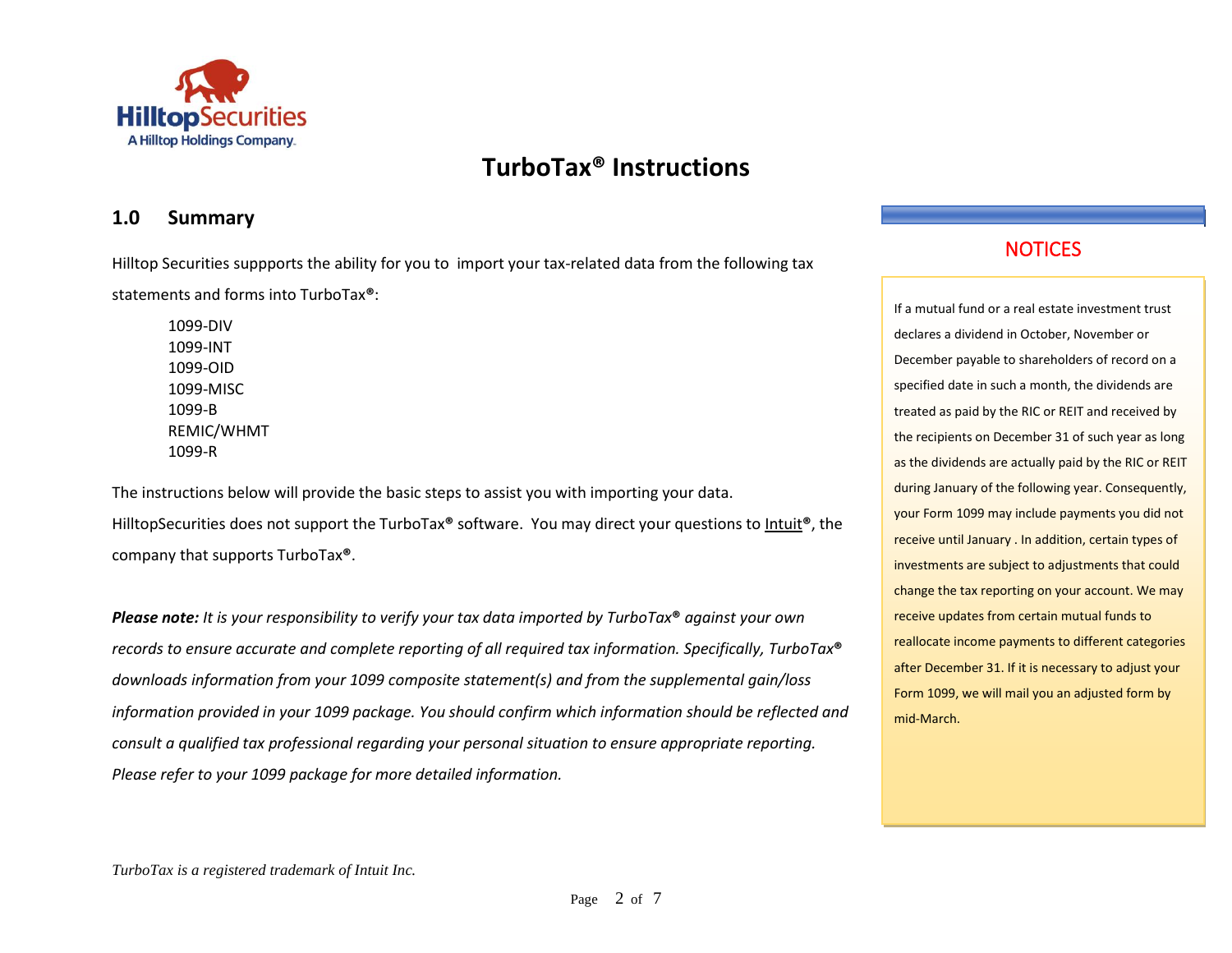

### <span id="page-2-0"></span>**2.0 Import Hilltop Securities Inc. Tax-Related Data into Your TurboTax**® **Return**

- 1. If you have not already done so, install and open your TurboTax® program (any current version of the software). You may also use TurboTax® for the Web available at [https://turbotax.intuit.com/.](https://turbotax.intuit.com/)
- 2. TurboTax® will walk you through the steps necessary to complete your tax return. Consult the "**Help**" section within the TurboTax® program or contact their support center for instructions.
- 3. When you reach the "**Import from Financial Institution**" step, you will see a list of brokerage firms that offer downloads. Select "**Hilltop Securities Inc./Account Number**"
- 4. Enter your full Account number and Document ID as it appears on your Tax Statement
- 5. You may enter the Document ID as appears with or without spaces "*ABCD EFG 1234*" or "*ABCDEFG1234*"

#### **Tax Statement:**

HILLTOP SECURITIES INC. 717 N. HARWOOD STREET, SUITE 3400 DALLAS, TX 75201

**Tax Information Account 12345678**  Statement Date: MM/DD/YYYY Document ID: ABCD EFG 1234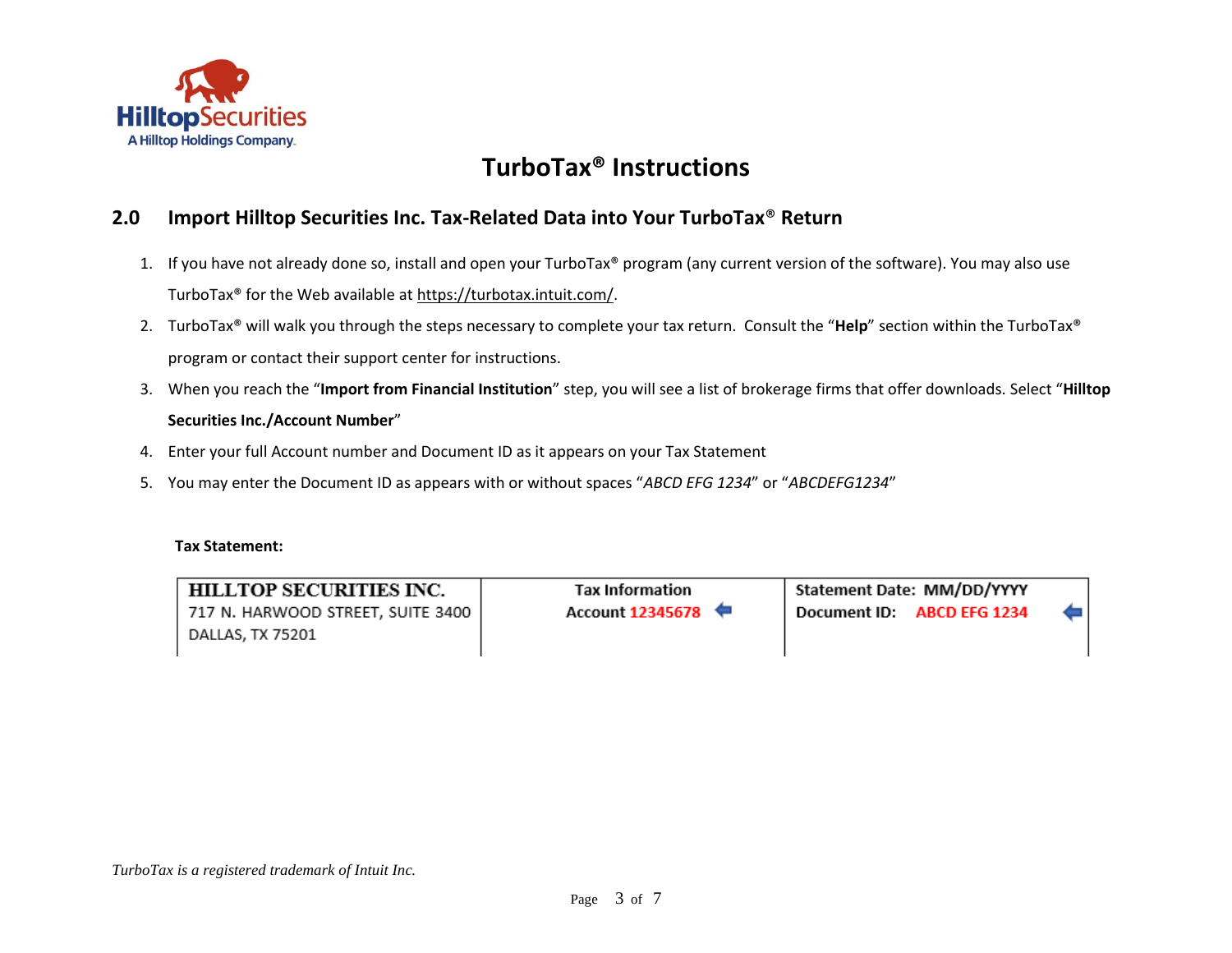

| <b>HilltopSecurities</b>                                                                                                                                               |                                                                                       |
|------------------------------------------------------------------------------------------------------------------------------------------------------------------------|---------------------------------------------------------------------------------------|
| Sign on to your Hilltop Securities Inc./Account Number account as you normally<br>would. ONLY tax-related items will be imported.<br><b>Account Number</b><br>12345678 | $\bigcap$ We keep your information<br>completely secure.<br>Learn more about security |
| Document ID (11 characters. e.g. A12B3456CD7)<br>ABCD EFG 1234                                                                                                         |                                                                                       |

- 6. Your available tax forms will appear on the "**These Documents Are Now Ready for Import:**" screen.
- 7. To view the details of each document, click "**View Details**" to the right of the document. A dialog box will appear detailing the items TurboTax® will import. When you are finished reviewing the details, select "**Close**" to return to the "**These Documents Are Now Ready for Import:**" screen.
- 8. Click "Import Now" to import the selected items into your TurboTax® return. A dialog box will appear to let you monitor the status of the download.
- 9. From the "**Import Summary**" screen, select "**Done**".
- 10. Click "**Continue**" to begin the TurboTax® interview process.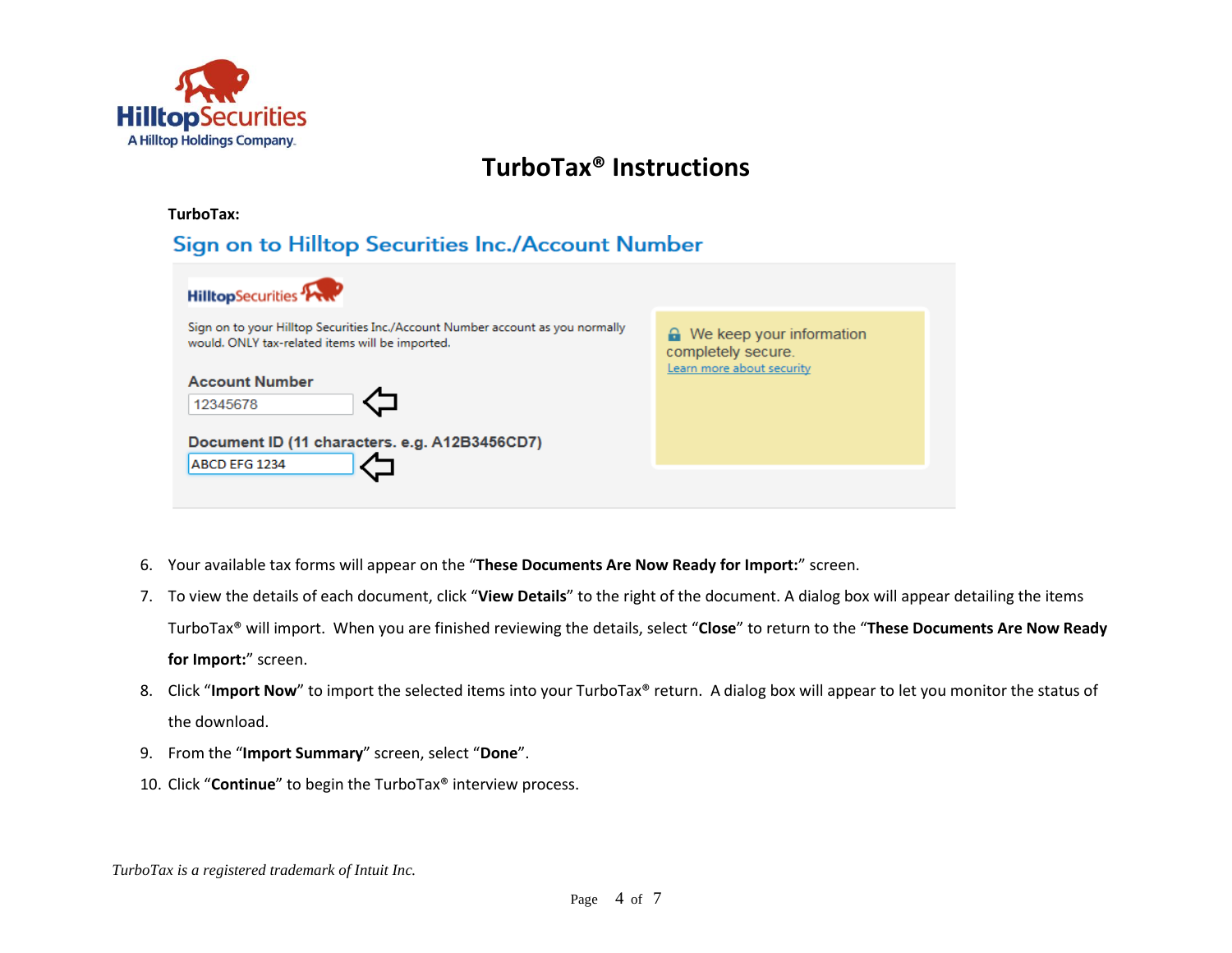

### <span id="page-4-0"></span>**3.0 Log into your account**

- For security reasons you have 3 attempts to login with your Account and Document ID
- For assistance with logging in, please contact your financial professional or contact Client Services at 833-484-4357.

### <span id="page-4-1"></span>**4.0 Support**

- For assistance with Intuit's TurboTax® program, please visit their support website at [https://support.turbotax.intuit.com/contact/.](https://support.turbotax.intuit.com/contact/)
- For assistance with your Hilltop Securities Inc. tax documents, please contact your financial professional or contact Client Services at 833-484-4357.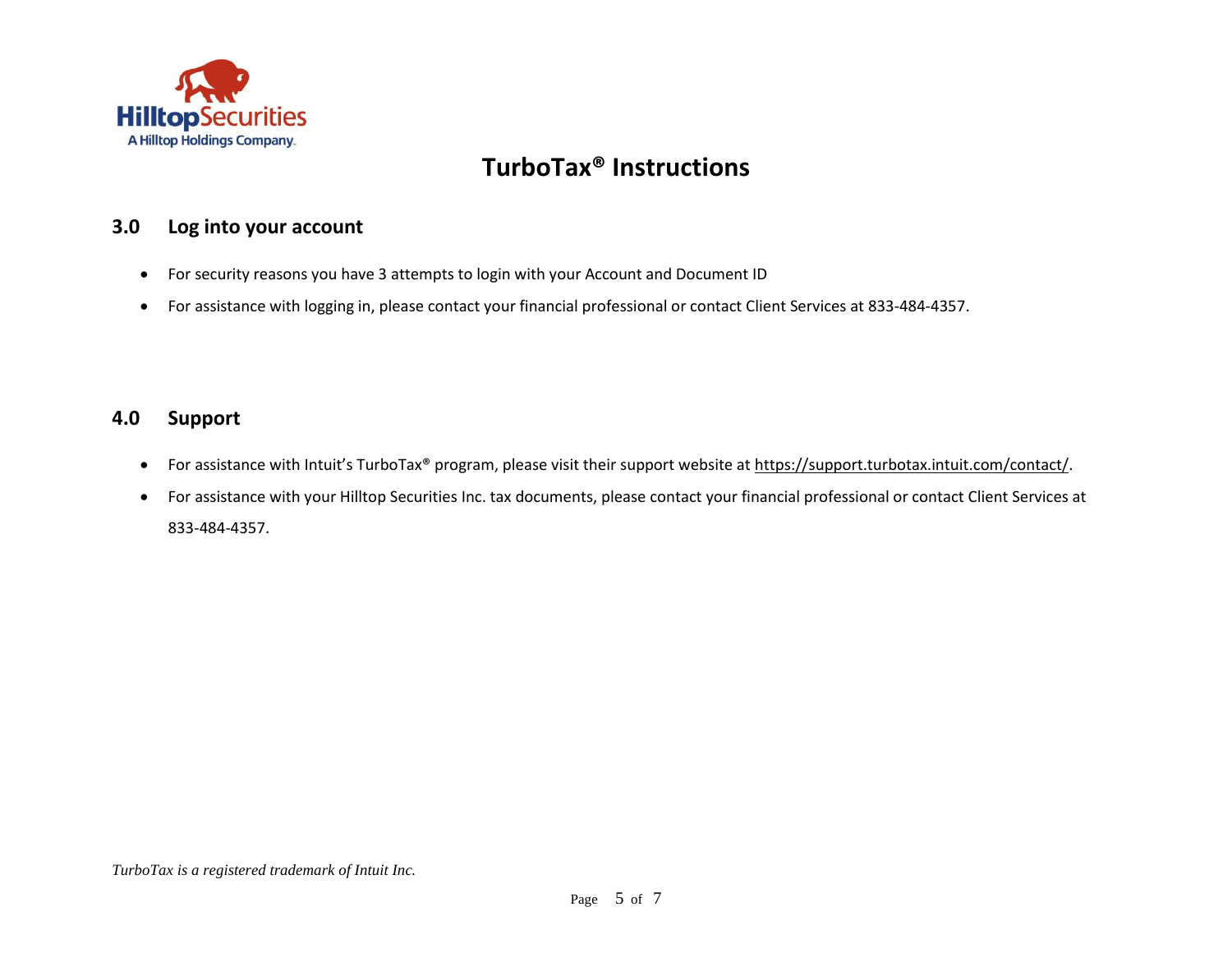

### <span id="page-5-0"></span>**5.0 Frequently Asked Questions**

**1. What happens if the TurboTax® information is different than the information on the tax forms I receive in the mail or retrieve from MOmentum Client?**

Tax documents mailed from HilltopSecurities or accessed via the MOmentum Client website is the official source of tax information. The information you import into TurboTax® should be verified against the mailed or retrieved copy from MOmentum Client. If you notice a discrepancy, please contact your financial professional or contact Client Services at 833-484-4357.

### **2. Which IRS 1099 tax forms can I import from HilltopSecurities?**

HilltopSecurities provides information from IRS Forms 1099-DIV (Dividends and Distributions), 1099-INT (Interest Income), 1099-B (Proceeds from Broker and Barter Exchange Transactions), 1099-MISC (Miscellaneous Income), 1099-OID (Original Issue Discount), 1099-OID REMIC (Real Estate Mortgage Investment Conduit) and 1099-R (Distributions from IRAs) available for import into your TurboTax® return.